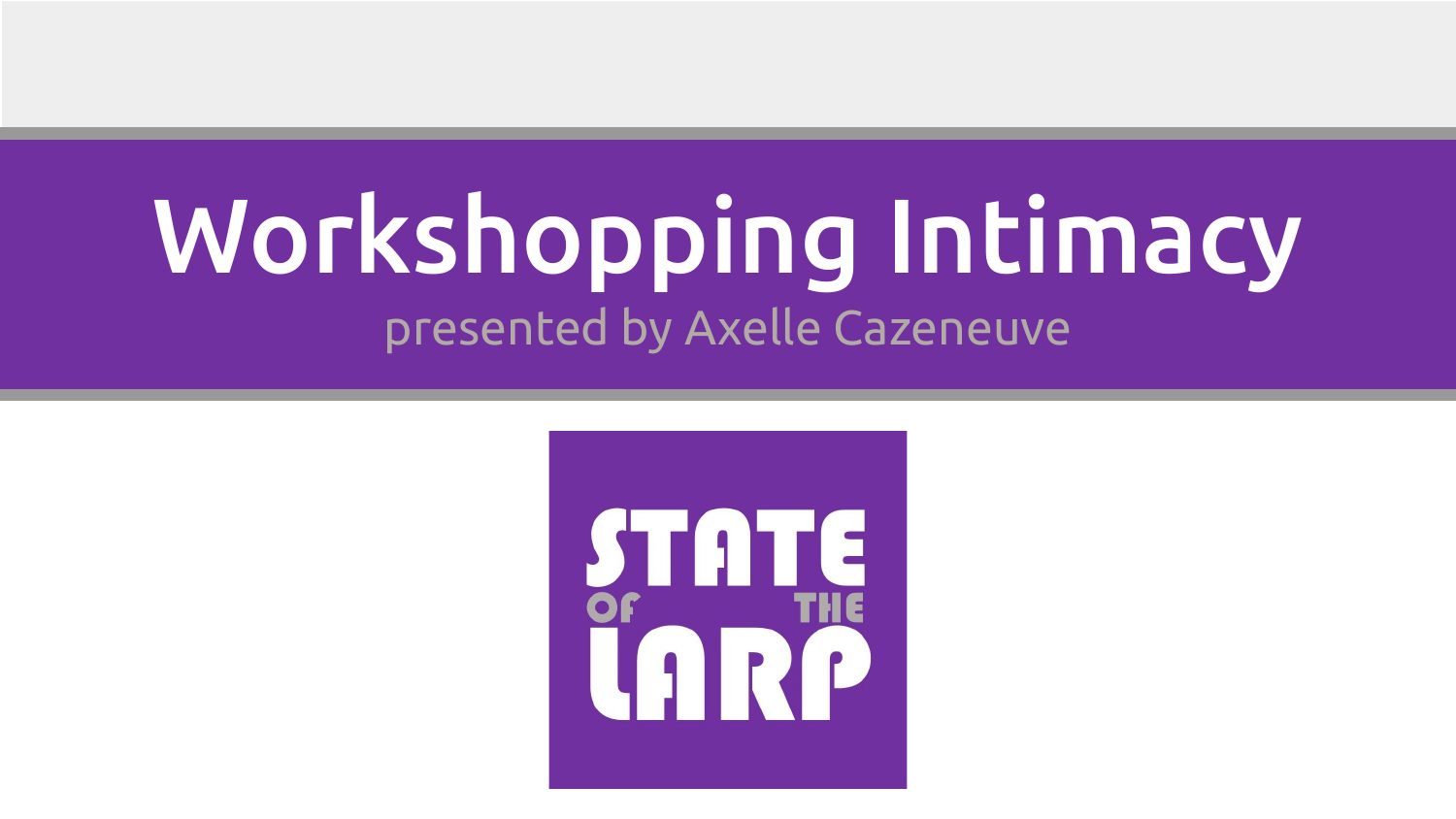#### The Intimacy Workshop

- A technique to build physical intimacy and trust between partners
- A theoretical tool for sex education and building a culture of consent and sex positivity, designed based on pre-existing larp calibration techniques
- Aimed at sex-ed and mental health practitioners and people of all ages and genders in need for safer, more positive sex experiences
- Not sex! Helps voice and calibrate consent and desire, but participating in the workshop  $\neq$  interest in sexual intercourse
- ...something that could be used in some larps too?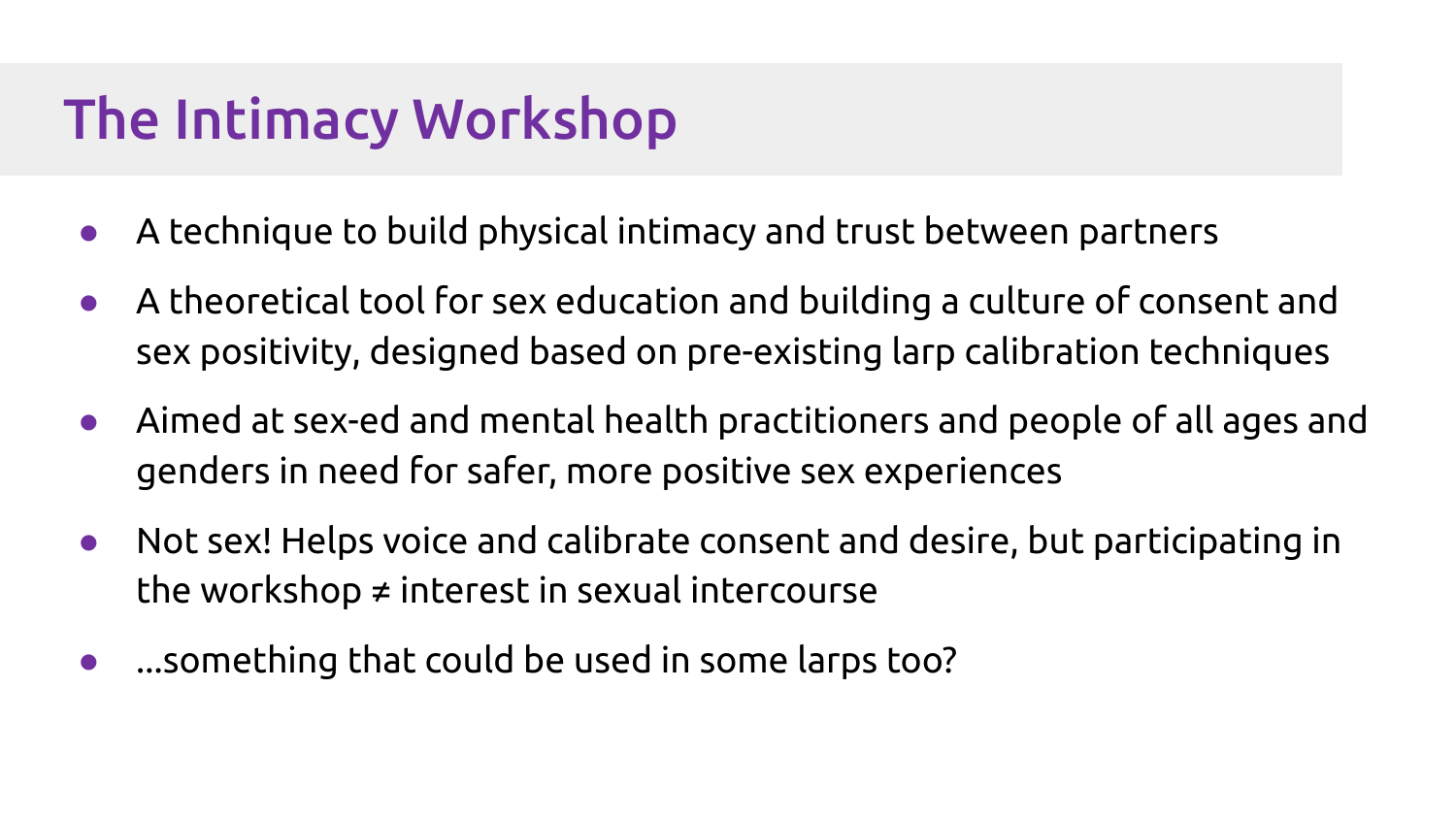## In practice

#### ● A color scale: **blue**, **green**, **yellow**, **red**.

- **Blue** indicates consent to proceed to the next stage; **green**, comfort in the present stage; **yellow**, the need to get back to the previous stage; **red** stops the workshop entirely. **"No answer" means red. Use yellow at least once.**
- Stages of intimacy
	- Contact may consist in: **touching, caressing, massaging, brushing** with one's fingers and nails, but doesn't imply grabbing, clawing, or doing otherwise restrictive gesture, or one that can leave traces. In any case, players should **discuss** beforehand what kind of touching is acceptable. The stages should also be discussed before proceeding to the workshop.
- A debriefing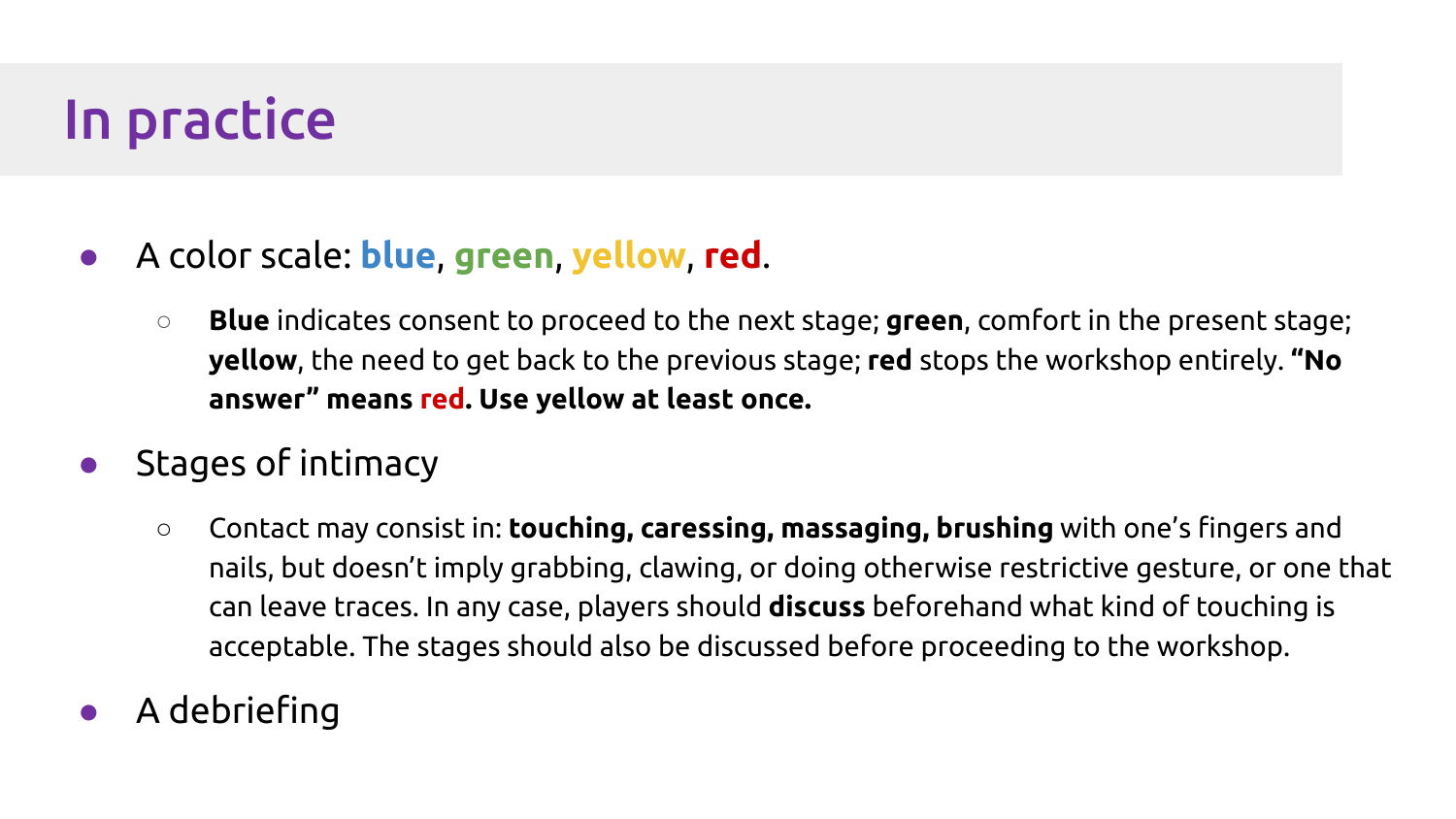#### As a pre-larp workshop

- Group by pairs. **It is okay to opt out.**
- Make sure both of you remember the color scale right.
- Check if the stages are okay for both partners, and if some region should be avoided. Tie your hair if necessary.
- **Use "yellow" at least once**, for example from stage 2 to 1 again. This might indeed be the most difficult to say.
- When ready, ask: "are you ready?" or "**blue?**" to start the workshop.

#### **Stages**

- Stage 1: hands.
- Stage 2: arms.
- Stage 3: neck and back.
- Stage 4: face. **Exclude the mouth.**

**Blue = consent Green = comfort Yellow = take a step back Red = Stop. "No answer" means red.**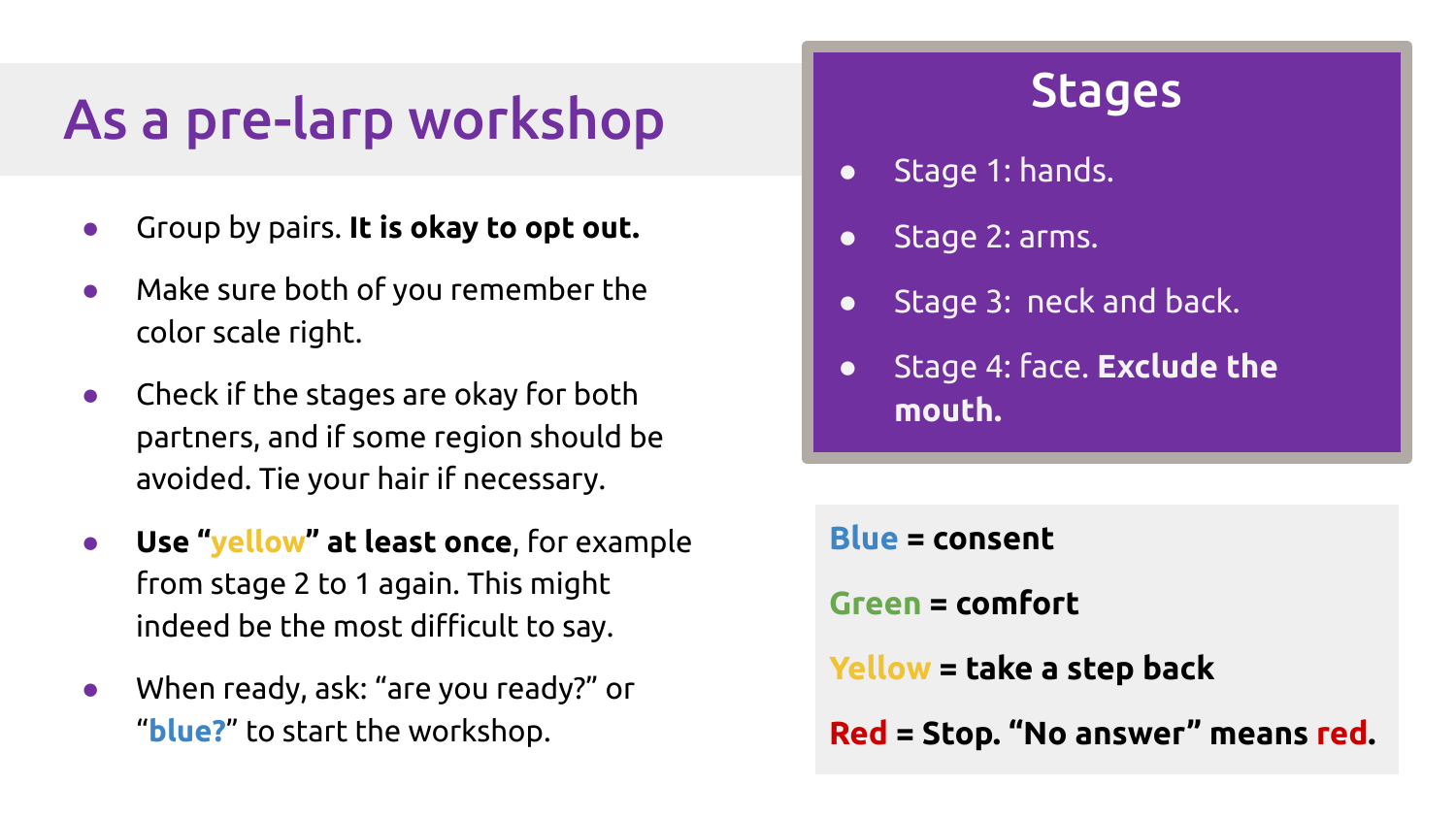## **Debriefing**

- First, still by pairs, take two minutes each to answer the questions:
	- Are you okay?
	- $\circ$  Do you need something? (A glass of water, a hug, a more extensive debriefing later, etc.)
- Then, if you feel like it, write up sticky notes with the answers to these:
	- How did that make you feel?
	- How do you feel towards your partner right now?
	- Is there anything more you would like to say?

*The notes are a way to evaluate the emotional impact of the workshop. If you don't want them put on the board but still want to share them with me, draw a cross in the upper right corner.*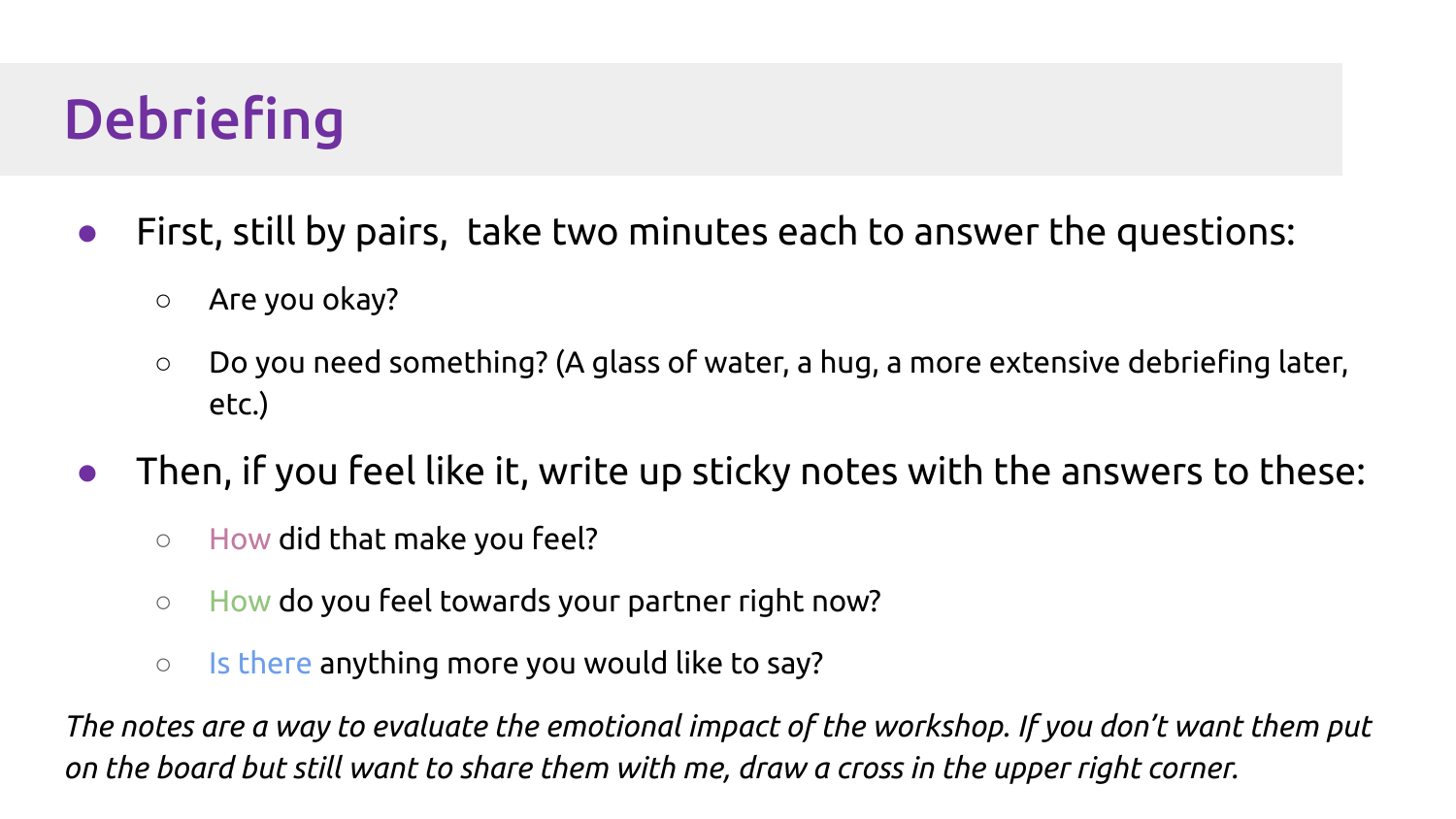#### Share your thoughts

- What did you think of the workshop?
- How can we make it better?
- Would you use it in larps? In your ordinary life?



#### Thank you! =)